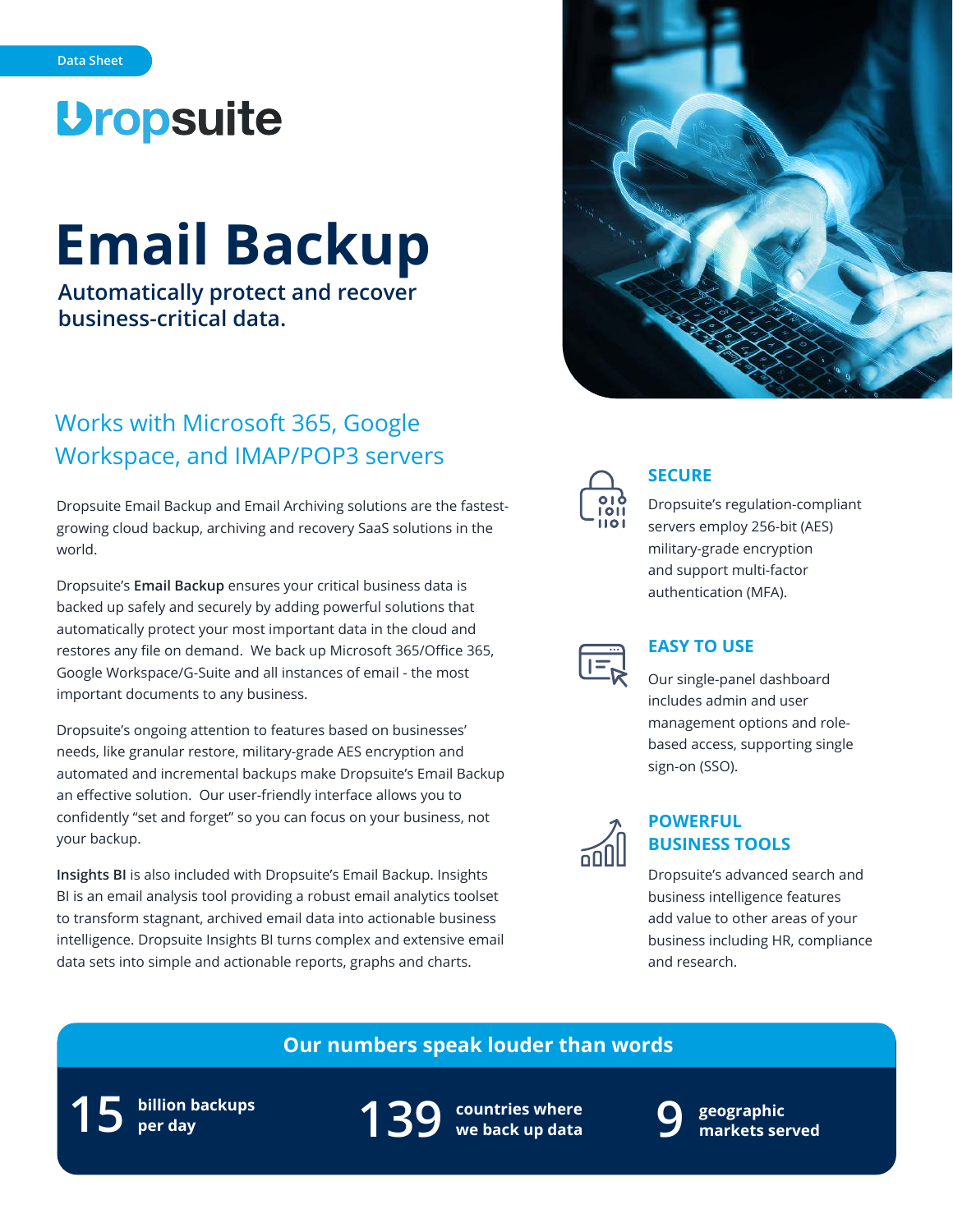## **BACKUP & RETENTION**

- Automated and incremental backup
- One-click download, restore and migrate
- Customizable retention periods to 'age out' backups
- No hardware/software required
- Access backup from any device/location
- Per-user pricing
- Free deleted user backup
- Unlimited storage
- No ingress and egress fees
- No hidden fees

## **INSIGHTS BI**

- Email volume analysis
- Time sending emails
- Top contacts identification
- Top senders and recipients
- Email storage utilization
- Email response time

## **USER UI**

- Admin panel
- Granular access and control
- Advanced user management options
- Role-based access including end-user
- Platform independent
- Multiple user access
- Timely notifications
- Single Sign On (SSO) support

## **BACKUP CADENCE**

- Email 12X/day
- Contacts, Calendars, Tasks 1X/day
- OneDrive (M365) 1X/day
- My Drive (GW) 3X/day
- SharePoint/Shared Drive 3X/day
- MS Groups and Teams 3X/day

## **DATA SECURITY & PRIVACY**

- Data availability and service update >= 99.99%
- 256-bit (AES) encryption at rest and in transit
- Multi-factor authentication (MFA)
- Multiple data center options
- Data centers are SOC2, FISMA, ISO 27001, SSAE-16 compliant
- Dropsuite is also SOC2 compliant
- Vulnerability testing
- Security Management
- System Monitoring

## **POWERFUL SEARCH**

- Lightning-fast search supporting regular expressions
- Search across backups with 20+ search criteria
- Unified search across products, drives and email
- Advanced search tools
- Reusable saved search with email alerts
- No search limitations or timeouts

## **DATA RECOVERY**

- Restore directly to mailbox, personal drives, shared drives, contact, calendars and tasks with one click
- Restore to default folder, existing folders or create a new folder
- Free self-service download / export of data
- Advanced search

## **ROLE BASED ACCESS**

- Delegated Access
- Administrator Access
- End User Access
- Group Supervisor by department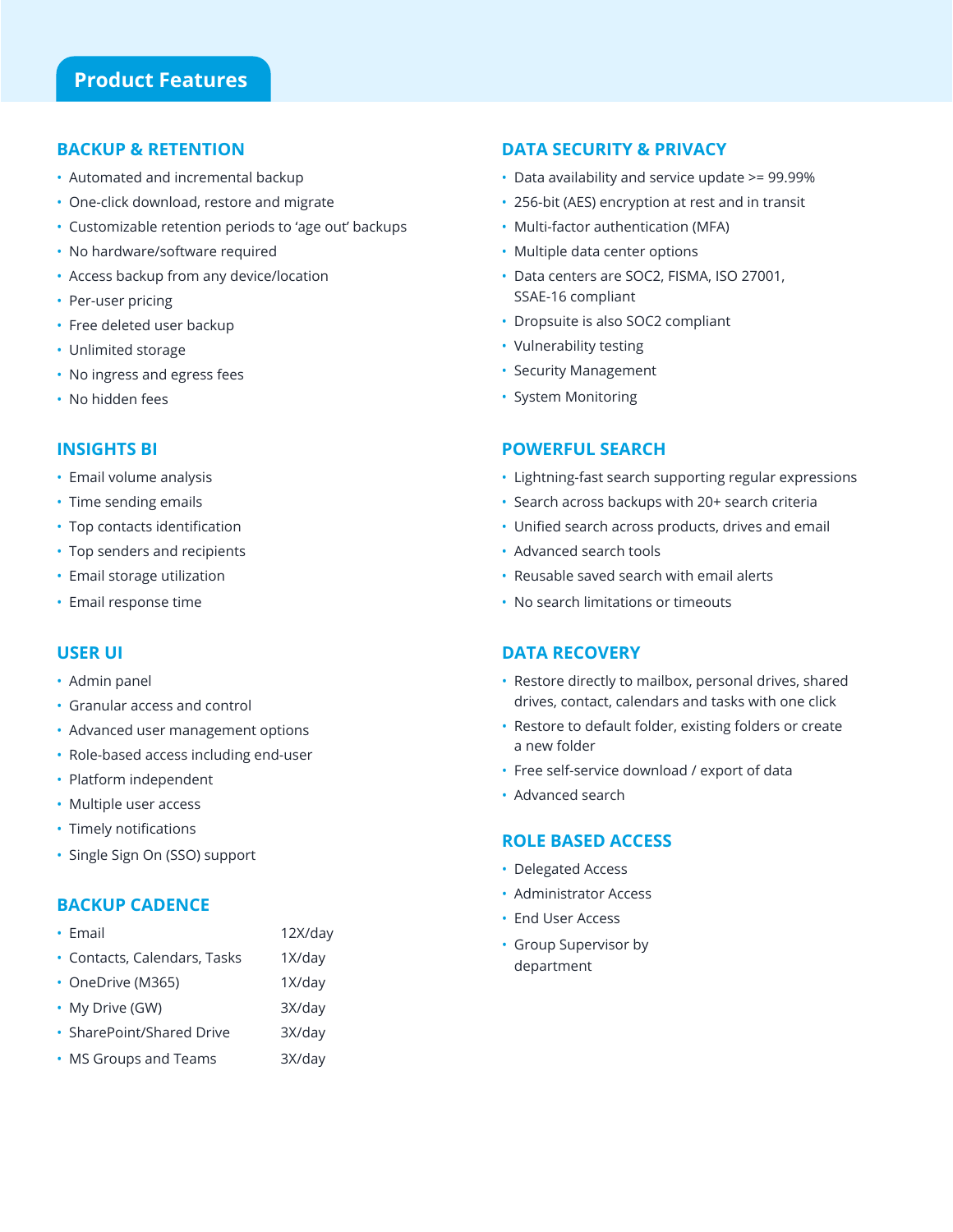## **Microsoft 365 and Google Workspace**

Dropsuite's Microsoft 365 backup and Google Workspace backup are simple and powerful solutions that automatically protect your most important data in the cloud and restores any file on demand.

## Microsoft 365

| <b>Outlook</b>                                                                                                                                                                                                                                                                                  | <b>SharePoint</b>                                                                                                                                                                                                                                                                                                                     | <b>OneDrive</b>                                                                                                                       | Contacts/<br>Calendars/<br><b>Tasks</b>                                                                                                             | <b>Groups &amp;</b><br><b>Teams</b>                                                                                                                        |
|-------------------------------------------------------------------------------------------------------------------------------------------------------------------------------------------------------------------------------------------------------------------------------------------------|---------------------------------------------------------------------------------------------------------------------------------------------------------------------------------------------------------------------------------------------------------------------------------------------------------------------------------------|---------------------------------------------------------------------------------------------------------------------------------------|-----------------------------------------------------------------------------------------------------------------------------------------------------|------------------------------------------------------------------------------------------------------------------------------------------------------------|
| • View email without<br>search<br>• Migrate per user<br>to other user or<br>destination<br>• Download (PST EML)<br>• Download Mailbox<br>• Shared Mailbox<br>• Restore mailbox,<br>folder, message<br>• Migrate per mailbox<br>to other user or<br>destination<br>Download PST, EML,<br>mailbox | • Restore site, document<br>library, folder, files<br>Restore to other site<br>Restore all to one<br>folder<br>• Download files<br>$\cdot$ Lists – items and<br>columns for all<br>permissions<br>Document Libraries<br>- content, views and<br>content types for all<br>permissions<br>• Sub-Sites – lists and<br>document libraries | • Restore drive, folder,<br>files<br>• Restore to other drive<br>• Restore all to one<br>folder<br>• Download drive,<br>folder, files | • Restore calendar<br>events, contacts, tasks<br>• Download files<br>Email and Folders for<br>Mailboxes and Public<br>Folders<br>• Shared Mailboxes | • Download files<br>• Channel Chat<br>$\cdot$ Tasks<br>• Email<br>• Drive<br>• Site<br>• Calendar<br>• Files<br>• Conversations<br>• Notebook<br>• Planner |

Dropsuite also restores, migrates and downloads **Shared Mailboxes**, restores and downloads **Public Folders** and backup **OneNote** on **SharePoint** for users and **Teams**.

## **Google Workspace**

| G-mail                                                                                                                                                                                                                                                                                                                                                                                          | <b>Shared Drive</b>                                                                                                                                                                                                                                           | <b>My Drive</b>                                                                                                                                                                                                                                                                                                                                               | Contacts/<br>Calendars/<br><b>Tasks</b>                                                                                                                |
|-------------------------------------------------------------------------------------------------------------------------------------------------------------------------------------------------------------------------------------------------------------------------------------------------------------------------------------------------------------------------------------------------|---------------------------------------------------------------------------------------------------------------------------------------------------------------------------------------------------------------------------------------------------------------|---------------------------------------------------------------------------------------------------------------------------------------------------------------------------------------------------------------------------------------------------------------------------------------------------------------------------------------------------------------|--------------------------------------------------------------------------------------------------------------------------------------------------------|
| • Restore mailbox, label,<br>message<br>• Migrate per user/per mailbox<br>to other user or destination<br>• Shared Mailbox<br>• Download PST, EML, mailbox<br>• Restore to original label, other<br>label, new label<br>• Restore to original mailbox/<br>user<br>• Restore/Migrate to other<br>GSuite mailbox/user<br>• Restore/Migrate to other<br>O365, Hex, Gmail and other<br>mailbox/user | • Restore all file types,<br>including Google files<br>• Restore Shared Drive to new<br>folder<br>• Download Shared Drive file<br>• Restore with conflict option<br>(Append, create a copy,<br>replace, skip)<br>• Advanced Search for Shared<br><b>Drive</b> | Restore drive, label, files<br>Restore to other drive<br>Restore all to one folder<br>$\bullet$<br>Download drive, folder, files<br>$\bullet$<br>Restore all kinds of files<br>$\bullet$<br>including Google file type<br>Restore to original My Drive<br>Download My Drive file<br>Restore with conflict option<br>(Append, create a copy,<br>replace, skip) | • Restore Contacts<br>• Restore Calendars<br>• Restore Tasks<br>• Download Contacts<br>• Download Calendars-Event.<br>Meeting, etc<br>• Download Tasks |

Dropsuite also restores, migrates and downloads **Shared Mailboxes**, restores and downloads **Public Folders**.